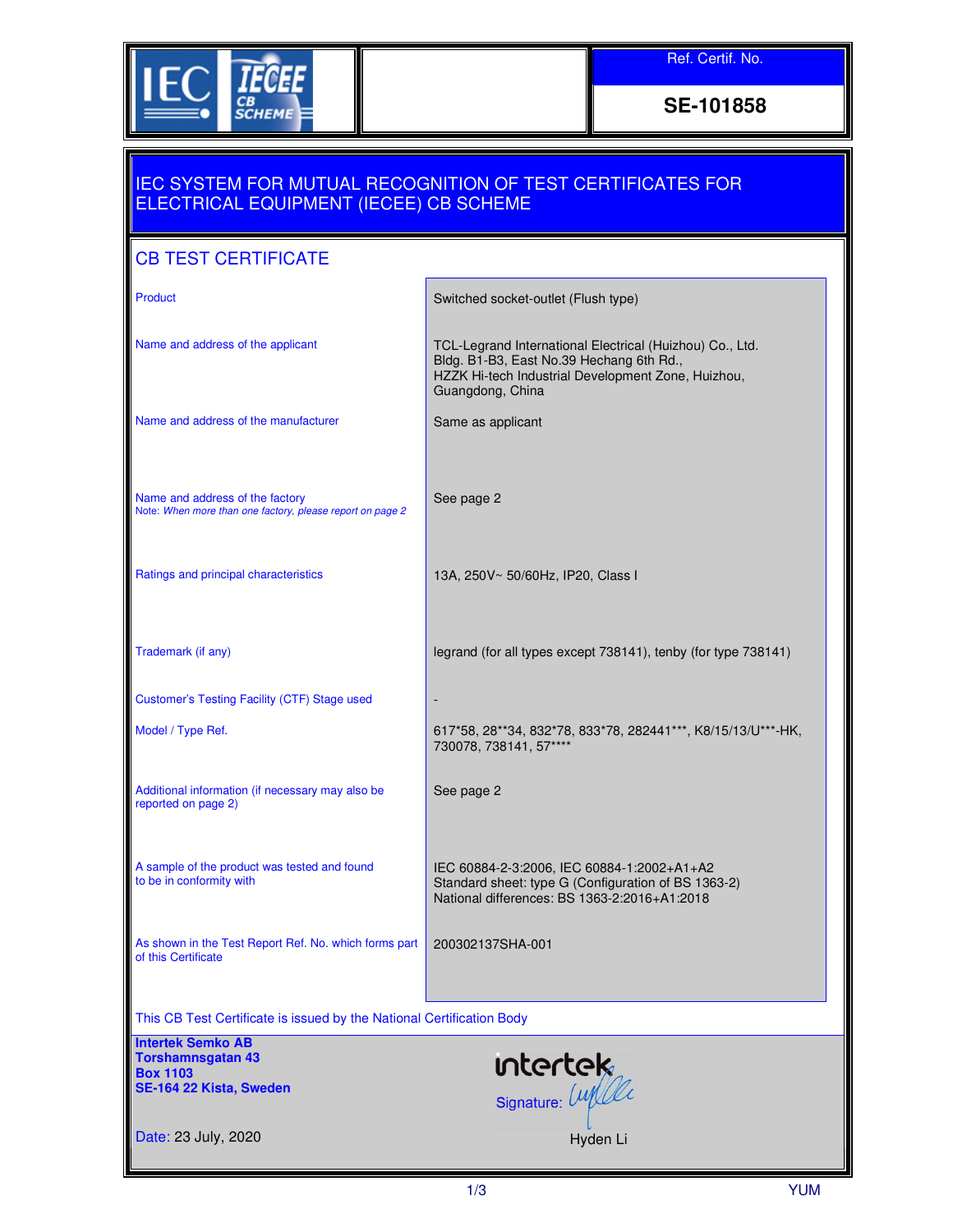Ref. Certif. No.



**SE-101858** 

## **Factories**

Legrand (Beijing) Electrical Company Ltd. No. 4 Chaoqian Road, Changping, Kejiyuanqu, Beijing, China

Legrand Electric Ltd Unit 12 No.1 Industrial Estate Medomsley Road, Consett County Durham, DH8 6SR, United Kingdom

TCL-Legrand International Electrical (Huizhou) Co., Ltd. Bldg. B1-B3 East No.39 Hechang 6th Rd., HZZK Hi-tech Industrial Development Zone, Huizhou, Guangdong, China

## **Additional information**

13A 250V~ 50/60Hz, flush type, IP20, Class I, rewirable, with one way Type G outlets (configuration of BS 1363-2), with shutters, with single pole switch, with USB charger which evaluated according to IEC 62368-1: 2018 which in conjunction with standard IEC 62368-3:2017 with report no 200302050SHA-001, with plastic cover or metal cover, with design A or design B construction, see details as below:

| 617*58<br>617058<br>617358                                         |                           | design A construction,   | White colour      |
|--------------------------------------------------------------------|---------------------------|--------------------------|-------------------|
|                                                                    |                           | with plastic cover with  | Grey colour       |
|                                                                    | 617458                    | arc transition chamfer,  | Brown colour      |
|                                                                    |                           | with front cover without |                   |
|                                                                    |                           | embossing pattern, with  |                   |
|                                                                    |                           | trademark "legrand"      |                   |
|                                                                    | 617658                    | design A construction,   | White colour      |
| 617758<br>617858                                                   | with plastic cover with   | Anthracite colour        |                   |
|                                                                    | angle chamfer, with front | Ivory colour             |                   |
|                                                                    |                           | cover with embossing     |                   |
|                                                                    | pattern, with trademark   |                          |                   |
|                                                                    | "legrand"                 |                          |                   |
|                                                                    |                           |                          |                   |
| 28**34<br>281134<br>282134<br>283134<br>283334<br>283534<br>283934 |                           | design A construction,   | White colour      |
|                                                                    |                           | plastic cover, with      | Matt black colour |
|                                                                    |                           | trademark "legrand"      | Silver colour     |
|                                                                    |                           | Pearl colour             |                   |
|                                                                    |                           | Dark silver colour       |                   |
|                                                                    |                           | Champagne colour         |                   |
|                                                                    |                           |                          |                   |
| 832*78                                                             | 832078                    | design A construction,   | Flat BSS color    |
|                                                                    | 832278                    | metal cover, with        | Flat PSS color    |
|                                                                    | 832478                    | trademark "legrand"      | Flat gold color   |

Date: 23 July, 2020  $\qquad \qquad$  Signature:  $\text{Unif.}$